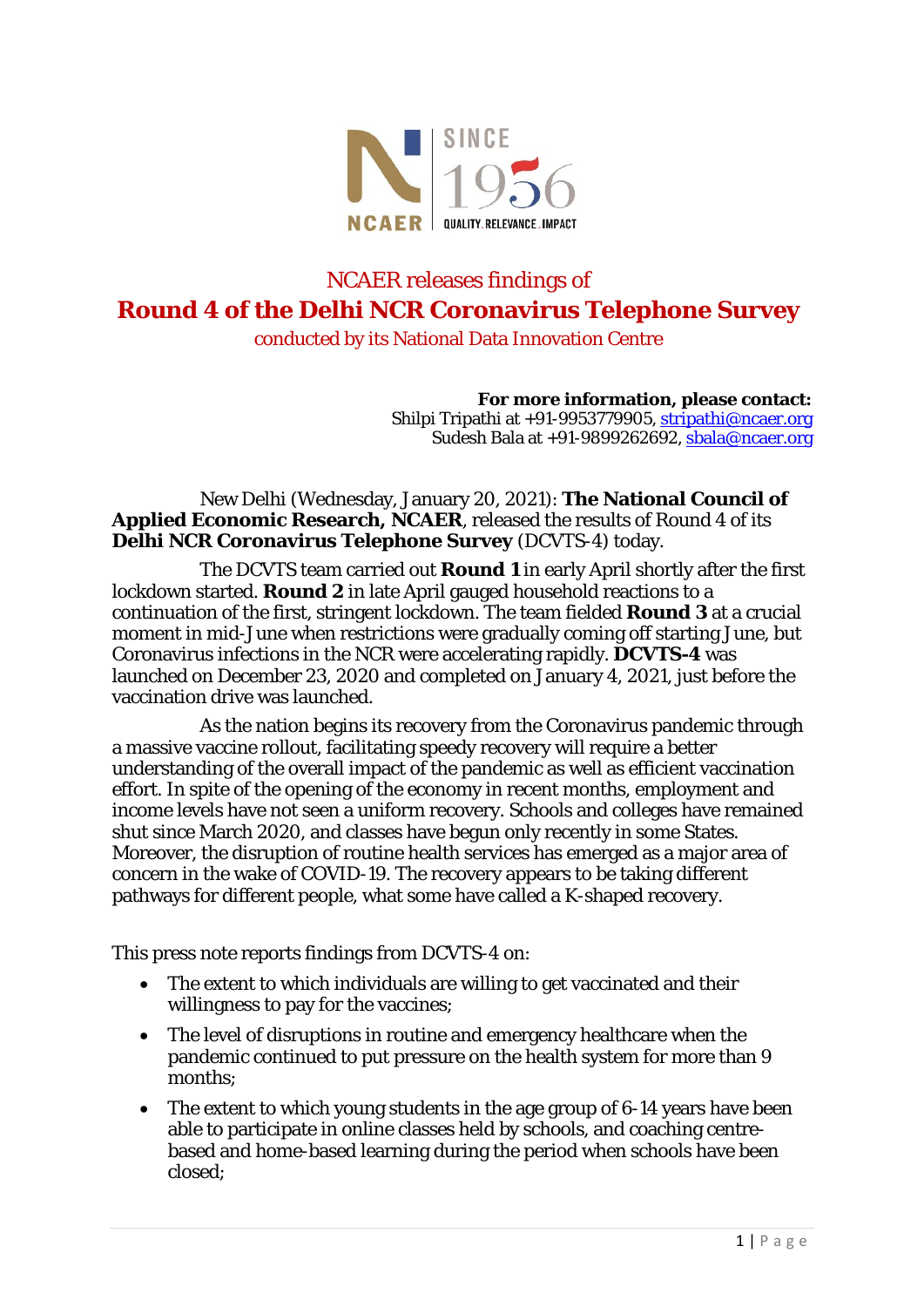- Economic recovery, occupational shifts during the pandemic, and vulnerability among different occupational groups; and
- The levels of distress and financial hardship experienced by households and whether the most vulnerable households have had access to safety nets.

DCVTS-4 resurveyed households contacted in the earlier rounds of DCVTS and completed interviews of 3,168 rural and urban households from the Delhi NCR, which includes Delhi as well as rural and urban areas from selected districts of Haryana, Rajasthan, and Uttar Pradesh.

## **Key findings of the DCVTS-4 and implications**

Development, testing and approval of COVID-19 vaccines have been achieved within a record time. On one hand, this is an unprecedented achievement of scientists, industrialists, and policy makers but on the other hand it might lead to **vaccine hesitancy** due to concerns regarding compliance to study protocol and approval process, particularly in the absence of effective communication. DCVTS-4 asked its respondents, "In few months if vaccines were to be available to prevent COVID, will you be willing to take it?" DCVTS-4 findings show that about 20% respondents are certain about not taking the vaccine. A significant rural (22.4%) and urban (17.5%) differences were observed. An additional 4% of respondents mentioned that they will not take it as they are already infected. Another 15% are unsure about taking the vaccine. Combining all these three categories, one can argue that at this current time point vaccine hesitancy is quite high (39%) in Delhi NCR.

No significant association was observed between age, gender of respondent and vaccine hesitancy. Less educated (0-4 years of complete education) respondents are more hesitant to take vaccines (52%). Improved trust in vaccine development and approval process as well as overall trust in the government health systems may play an important role in reducing vaccine hesitancy.

In the context of the debate whether vaccine is a public or private good, DCVTS-4 asked about people's **willingness to pay** for two doses of coronavirus vaccine to those who are willing to take vaccine or unsure about it. About 41% respondents think that the vaccine should be provided free either by the government or their employer. An additional 14% said they will not pay more than Rs 500. Proportion of respondents expecting free vaccine is significantly higher among respondents from poor economic status (48%) and casual wage workers (51%). Interestingly, about similar proportion of people (40%) are willing to pay as much as required for two doses of the vaccine. Understandably, this proportion is higher (45%) among respondents from rich households.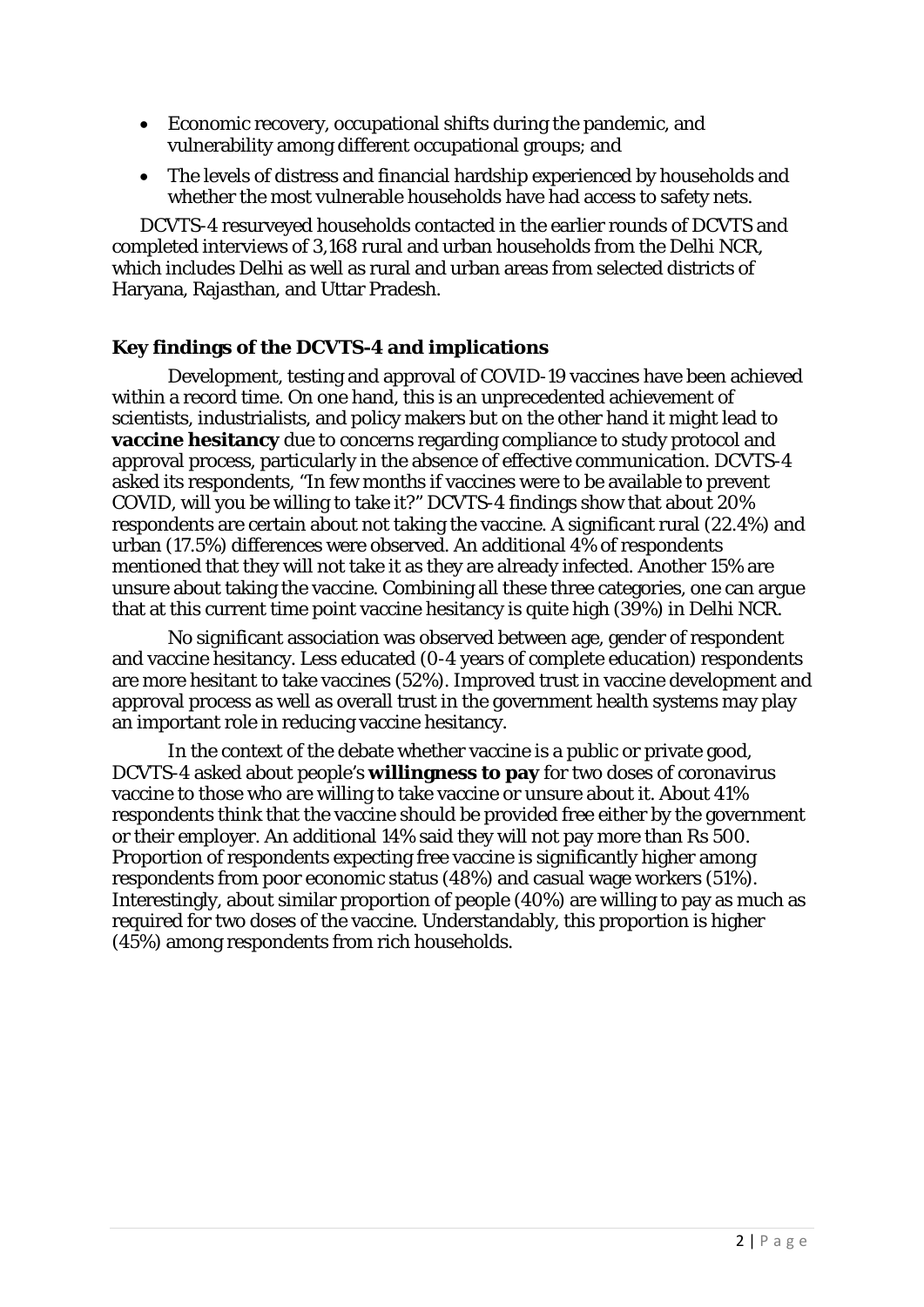### **Figure 1: While the pandemic disrupted routine health care services, in NCR region this disruption appears modest: DCVTS-4 (23rd Dec 2020 – 4th Jan 2021)**



Access to routine health care for different needs in Delhi NCR in the past 3 months (Oct - Dec) Percentage of households who needed specific services: Bar width proportional to number of people needed them

Because of COVID-related pressure on the health system, the **disruption of routine health services** emerged as a major area of concern in the wake of the COVID-19. To understand the current situation of healthcare access, DCVTS-4 asked about the experience of household members in availing medical services in the last 3 months (October-December) for a varied range of health needs. The findings (Figure 1) suggest that the prevalence of disruption of medical services is dependent upon the type of services. Services that are commonly used and are generally available close to home, e.g., access to medication, treatment of minor illnesses like fever, cough and cold, diarrhea, pregnancy and delivery related services, childhood immunization, the level of disruption is low. However, specialized services that often require traveling outside the village or the local neighbourhood, e.g., care for cardiovascular diseases, cancer, chronic respiratory illness, and kidney disease were more difficult to avail. However, due to their rarity this affected a smaller proportion of households. For example, 23% of 175 households experiencing chronic respiratory illness or kidney disease faced difficulty (either did not receive the service or received with difficulty) in availing medical care. The proportion of disruption is 28% for cardiovascular disease or cancer care among 125 households who needed required care. In comparison, 7.5% had trouble obtaining treatment for minor illnesses. This may reflect both demand and supply constraints. DCVTS-4 data suggest that that 37% households believe that the healthcare service capacity is below the normal level. At the same time, about 22% respondents reported that they would either avoid visiting medical facilities even now or visit only if there is an emergency.

In DCVTS-4, households where there were children ages 6-14, interviewers asked about **educational experiences** of the youngest child in this age group. DCVTS-4 collected data on 1,530 children about their extent of participation in educational activities through different modes of learning. Among these children, 1352 children were currently in school while 126 (8.4%) were unable to enrol due to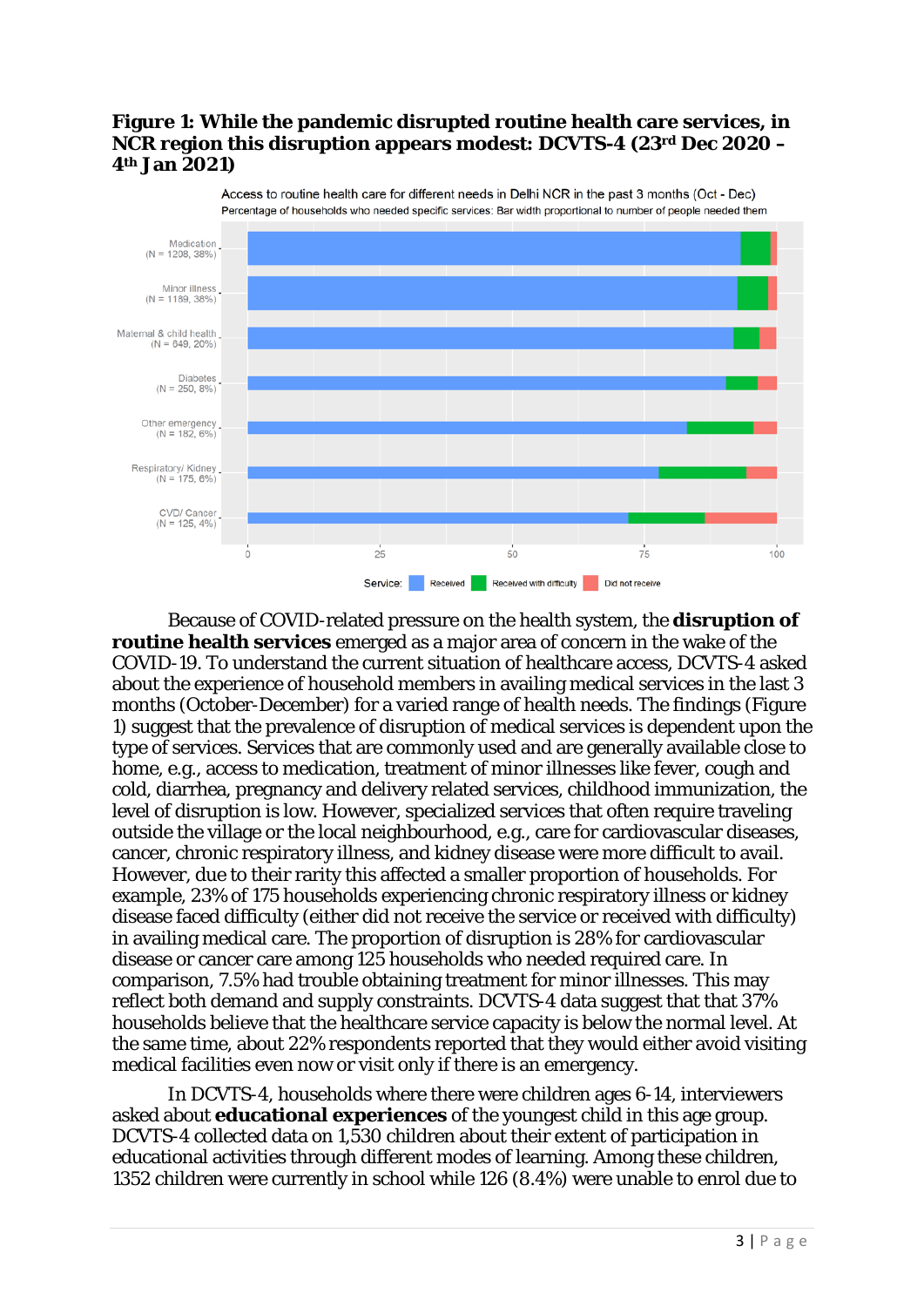the pandemic. Most of these left out children were 6 and 7 years old who could not enrol because of school closures. About 37% children were not offered online classes taught by teachers from the school and 30% children were not provided recorded lessons or online learning videos by teachers. An estimated 25% children were neither offered online classes nor received any recorded lessons from school during the period when remote learning was the norm. Government and private schools both found themselves unable to cope with unexpected technological demands. Area of residence (rural vs urban) seems to be a major factor in determining access to different modes of blended learning during the pandemic time and not the type of school (public vs private). Significantly more children in rural area (45%) were not offered online classes relative to 25% in urban area. When online classes were offered, about 62% children attended classes regularly (48% in rural areas and 75% in urban areas). For the remaining children, lack of access to laptop or smartphone seems to be a major impediment.

Children's education during the pandemic seems to be affected not only by technological challenges, but also due to lack of proper management at the school level. Schools seem to find it difficult to reimagine education in a distance learning mode; 32% children did not receive any learning material from school and 27% children were not asked to do any homework or assignment. Schools found it challenging to cope with a new environment and often made no efforts to connect with parents. About 34% respondents reported that there were no communications between teachers and parents to discuss children's progress and wellbeing over prior 3 months.

While **employment recovery** is well under way as judged by many sources, the lingering impact of lockdown should not be underestimated. During the pandemic period (April – Dec), about 80% of the households suffered some sort of economic hardship such as decrease in salary or daily wages (36%), someone in the household lost job (31%), difficulty in finding work (31%), business closed or business income declined (23%). Long term economic impacts are most apparent for small business owners and salaried workers. About 12% of households whose primary source of income was business before the pandemic changed their occupation during the pandemic; either shifted to small jobs or undertook casual wage work or currently do not have any source of income. Households whose main source of income was salaried work before the pandemic, about 14% of them have shifted their occupation to something else.

This **occupational shift** seems to have a negative impact on the household. Households that lost jobs or had to close their businesses tried to find alternative work, mostly work that was less remunerative than the work they lost. Looking at the living conditions of households that changed the primary source of income suggests greater hunger and debt in current conditions. About 44% of the households whose primary source of income did not change during the pandemic had to resort to borrowing in the last 30 days prior to the survey to meet their day-to-day consumption needs and 12% of such households faced occasional situations of not having enough food due to financial constraints. The proportion of households facing such financial hardship are much higher among the households whose primary source of income has changed during the pandemic. 64% of such households borrowed and 29% suffered from occasional unavailability of food in 30 days prior to the survey. About 2.2% of the households reported that they do not have a source of income now, possibly subsisting on borrowing or selling assets. While our small sample of 70 households with no income source only allows us to draw tentative